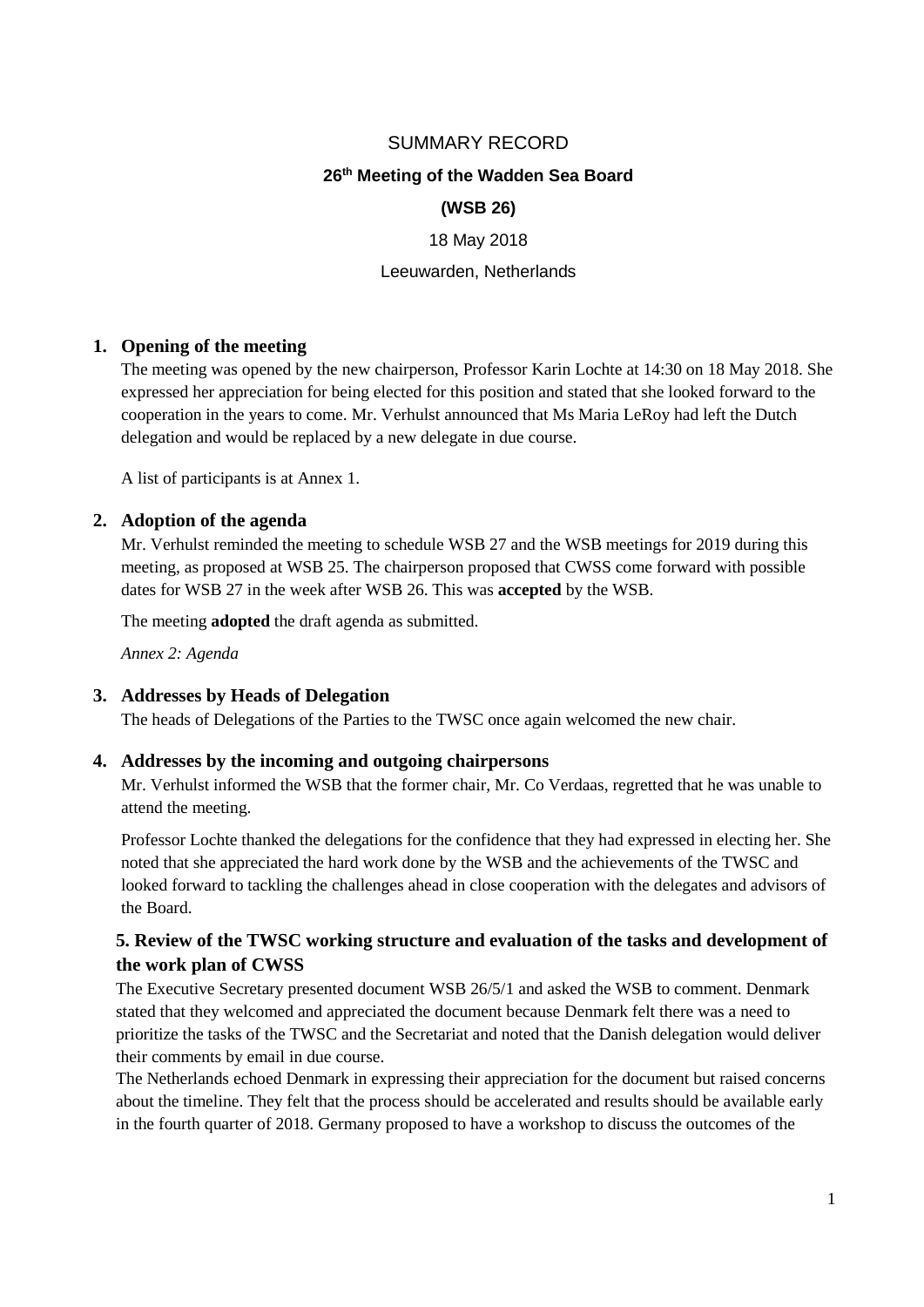evaluation process well in advance of WSB 27. Parties and advisors should nominate up to two people as participants of this workshop. This proposal was **accepted** by WSB.

CWSS was asked to send suggestions for dates in order to schedule the workshop no later than the middle of October and WSB 27 no later than mid-November. The evaluation papers should accordingly be available sufficiently ahead of the workshop.

The chairperson asked the delegations and advisors to submit any comments on the paper by end of May to CWSS.

# **5. Any other business**

None.

# **6. Closing**

The meeting was closed at 15:10hrs on 18 May 2018.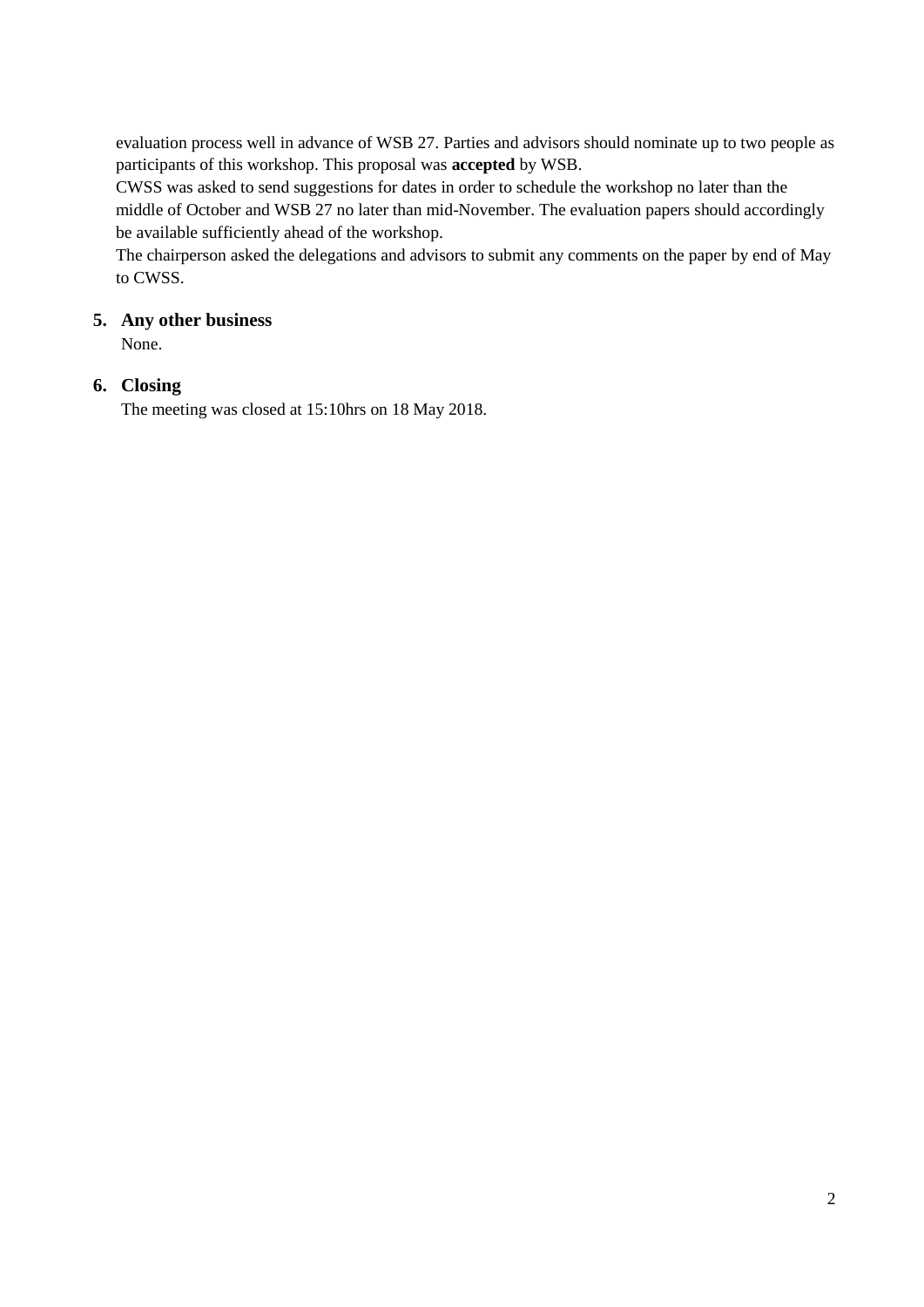# **ANNEX 1: Participants Wadden Sea Board**

# **List of Participants 26th Meeting of the Wadden Sea Board (WSB 26)**

18 May 2018

Leeuwarden, Netherlands

| <b>Members</b>                                 |                                              |  |
|------------------------------------------------|----------------------------------------------|--|
| Professor Karin Lochte (Chair)                 |                                              |  |
| Bussestr. 24                                   |                                              |  |
| 27570 Bremerhaven                              |                                              |  |
| Phone: +49 (0) 471 48312700                    |                                              |  |
| E-Mail: karin.lochte@awi.de                    |                                              |  |
| <b>Mr Hans Christian Karsten</b>               | <b>Mr. Martin Petersen</b>                   |  |
| Deputy Director General                        | Ministry of the Environment and Food         |  |
| Ministry of the Environment and Food           | <b>Environment Protection Agency</b>         |  |
| <b>Environment Protection Agency</b>           | Skovridervej 3                               |  |
| Haraldsgade 53                                 | <b>DK-6510 Gram</b>                          |  |
| DK-2100 København Ø                            | Phone: +45 2078 2279                         |  |
| Phone: +45 72 54 30 00                         | Mobile: $+45$                                |  |
| Mobile: +45 93 58 79 63                        | E-Mail: mpete@mst.dk                         |  |
| E-Mail: hacka@mst.dk                           |                                              |  |
| Ms Janne J. Liburd                             | <b>Ms Christina Egsvang Føns</b>             |  |
| Chair, The Danish Wadden Sea National Park     | <b>Environmental Executive</b>               |  |
| Professor, D.Phil., PhD                        | Esbjerg Kommune                              |  |
| Havnebyvej 30                                  | Torvegade 74                                 |  |
| DK-6792 Rømø                                   | DK-6700 Esbjerg                              |  |
| Phone: $+4565501576$                           | Phone: +45 76161399                          |  |
| Mobile: +45 2813 9918                          | E-Mail: chfns@esbjergkommune.dk              |  |
| liburd@sdu.dk                                  |                                              |  |
| <b>Ms Christiane Paulus</b>                    | Mr. Hubertus Hebbelmann                      |  |
| Deputy Director General responsible for Nature | Ministry for Environment, Energy and Climate |  |
| Conservation,                                  | Protection of Lower Saxony                   |  |
| Federal Ministry for the Environment, Nature   | PO Box 4107                                  |  |
| Conservation, Building and Nuclear Safety,     | D-30041 Hannover                             |  |
| Germany                                        | Phone: +49 511 120 3382                      |  |
| Robert-Schuman-Platz 3                         | Mobile: +49 177 899 5055                     |  |
| D-53175 Bonn                                   | E-Mail:                                      |  |
| Phone: +49 228 99 305 2605                     | hubertus.hebbelmann@mu.niedersachsen.de      |  |
| Christiane.paulus@bmub.bund.de                 |                                              |  |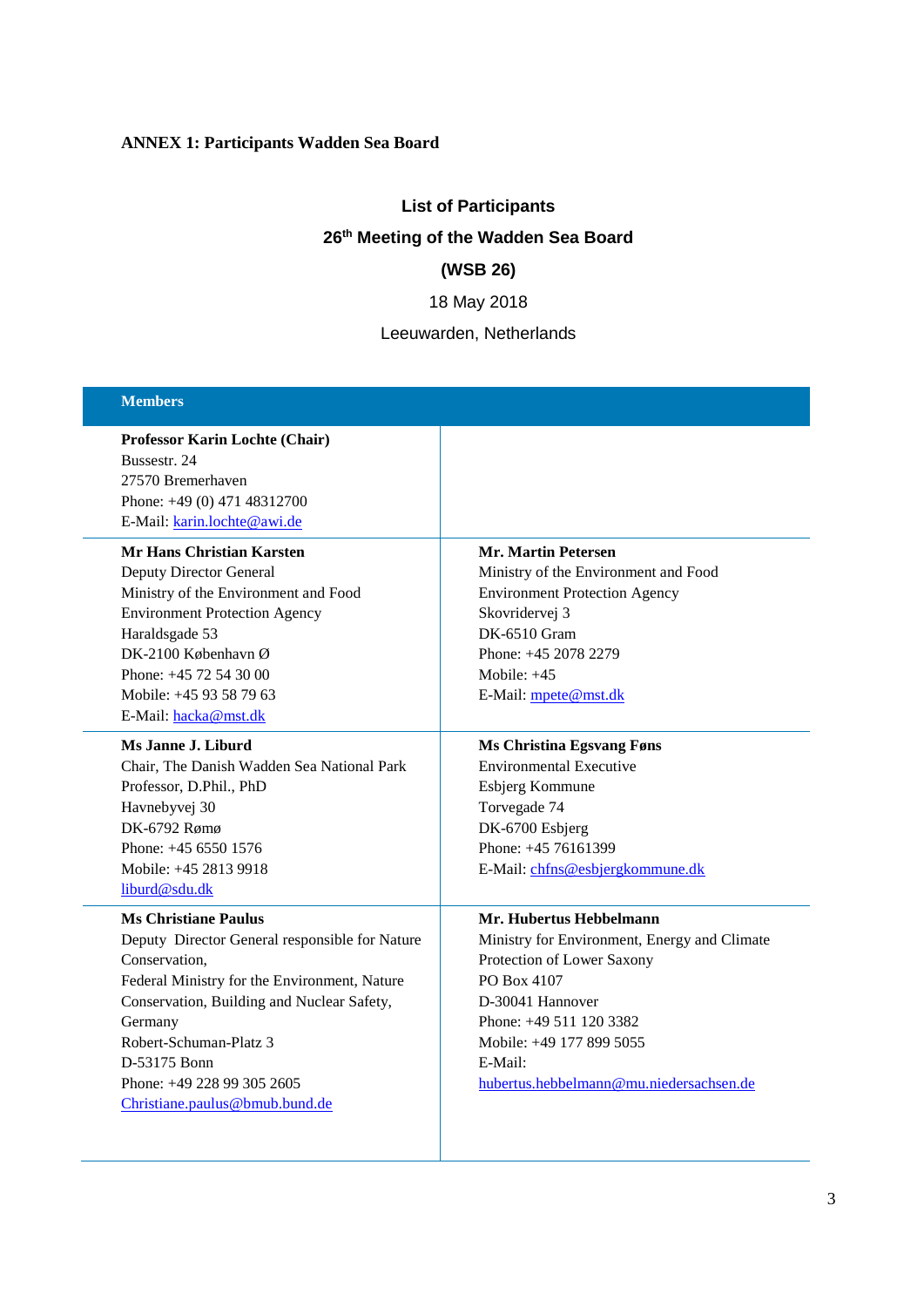| <b>Mr Klaus Janke</b>                           | <b>Ms Vera Knoke</b>                                                                                              |  |  |
|-------------------------------------------------|-------------------------------------------------------------------------------------------------------------------|--|--|
| Ministry of Environment and Energy              | Ministry of Energy, Agriculture, the Environment,                                                                 |  |  |
| Free and Hanseatic City of Hamburg              | Nature and Digitalization Schleswig-Holstein<br>Mercatorstr. 3<br>D-24106 Kiel<br>$+49(0)$ 431-988 7288<br>Phone: |  |  |
| Neuenfelder Str. 19                             |                                                                                                                   |  |  |
| D-21109 Hamburg                                 |                                                                                                                   |  |  |
| Phone: $+49(0) 40428403392$                     |                                                                                                                   |  |  |
| Mobile: +49 (0) 178 860 2827                    | E-Mail: vera.knoke@melund.landsh.de                                                                               |  |  |
| Klaus.Janke@bue.hamburg.de                      |                                                                                                                   |  |  |
| <b>Ms Erika Slump</b>                           | Mr. Jaap Verhulst                                                                                                 |  |  |
| Ministry of Infrastructure and Water Management | Ministry of Economic Affairs                                                                                      |  |  |
| Zuidersingel 3                                  | Directorate-General for Enterprise and Innovation                                                                 |  |  |
| 8911 AV Leeuwarden                              | Regional Ambassador North                                                                                         |  |  |
| The Netherlands                                 | PO Box 20401                                                                                                      |  |  |
| Phone: +31(0)88 797 44 10                       | NL-2500 EK Den Haag                                                                                               |  |  |
| E-Mail: Erica.slump@rws.nl                      | Mobile: +31 (0) 6 - 525 259 10                                                                                    |  |  |
|                                                 | Email: j.verhulst2@minez.nl                                                                                       |  |  |
| <b>Advisors</b>                                 |                                                                                                                   |  |  |
| Mr. Hans-Ulrich Rösner                          | Mr. Herman Verheij                                                                                                |  |  |
| WWF - Wadden Sea Office                         | Wadden Sea Team                                                                                                   |  |  |
| Hafenstraße 3                                   | Policy Officer                                                                                                    |  |  |
| D - 25813 Husum                                 | <b>Wadden Society</b>                                                                                             |  |  |
| Mobile: +49 (0) 151 122 90 848                  | PO Box 90                                                                                                         |  |  |
| E-Mail: roesner@wwf.de                          | NL-8860 AB Harlingen                                                                                              |  |  |
|                                                 | Phone: +31 (0) 51 749 3640                                                                                        |  |  |
|                                                 | Mobile: +31 (0) 6 13 54 9964                                                                                      |  |  |
|                                                 | E-Mail: verheij@waddenvereniging.nl                                                                               |  |  |
| <b>Ms Lies van Nieuwerburgh</b>                 | <b>Mr. Manfred Vollmer</b>                                                                                        |  |  |
| Wadden Sea Team                                 | <b>Executive Secretary</b>                                                                                        |  |  |
| Policy Officer                                  | Wadden Sea Forum                                                                                                  |  |  |
| Wadden Society                                  | Virchowstr. 1                                                                                                     |  |  |
| PO Box 90                                       | D-26382 Wilhelmshaven                                                                                             |  |  |
| NL-8860 AB Harlingen                            | Phone: +49 (0) 4421 910818                                                                                        |  |  |
| Phone: $+31(0)$                                 | Mobile: +49 (0) 151 12158443                                                                                      |  |  |
| Mobile: $+31(0)$                                | E-Mail: vollmer@waddensea-forum.org                                                                               |  |  |
| E-Mail: vannieuwerburgh@waddenvereniging.nl     |                                                                                                                   |  |  |
| <b>Secretariat</b>                              |                                                                                                                   |  |  |
| Mr. Rüdiger Strempel, Executive Secretary       |                                                                                                                   |  |  |
| Mr. Sascha Klöpper                              |                                                                                                                   |  |  |
| <b>Ms Anja Domnick</b>                          |                                                                                                                   |  |  |

**Ms Julia Busch**

4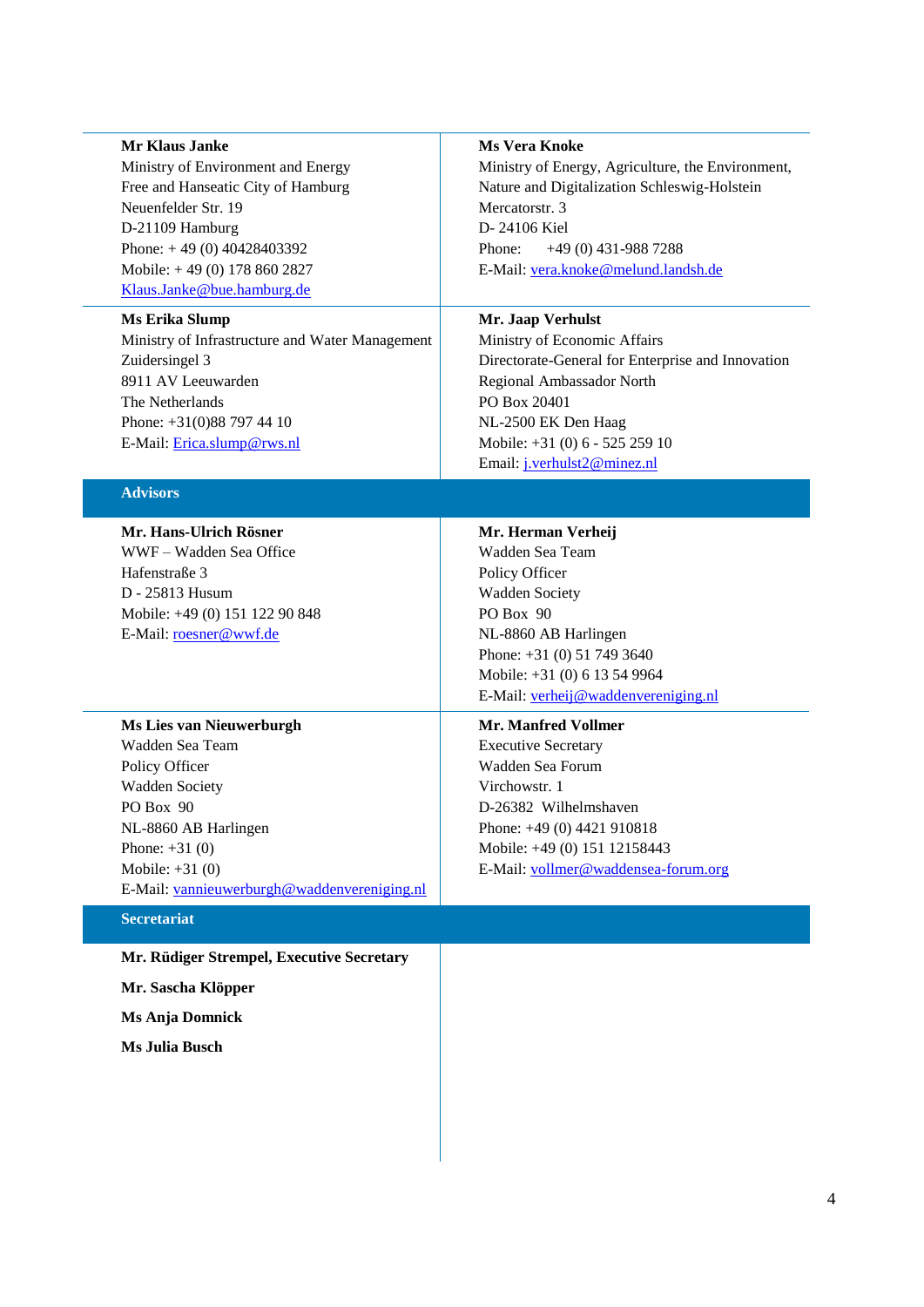### **Supporting Staff**

**Mr. Thomas Borchers** Federal Ministry for the Environment, Nature Conservation and Nuclear Safety, Germany Robert-Schuman-Platz 3 D-53175 Bonn Phone: +49 228 99 305 2629 Mobile: +49 173 2843906 E-Mail: [Thomas.Borchers@bmu.bund.de](mailto:Thomas.Borchers@bmu.bund.de)

#### **Ms Margrita Sobottka**

National Park Authority Lower Saxony Virchowstr. 1 D-26382 Wilhelmshaven Phone: +49 4421 911 277 E-Mail: [Margrita.Sobottka@nlpv](mailto:Margrita.Sobottka@nlpv-wattenmeer.niedersachsen.de)[wattenmeer.niedersachsen.de](mailto:Margrita.Sobottka@nlpv-wattenmeer.niedersachsen.de)

#### **Mr. Henrik G. Pind Jørgensen**

Environment Protection Agency Skovridervej 3, Arnum DK-6510 Gram phone: +45 72 54 34 44 E-Mail: [hepgj@mst.dk](mailto:hepgj@mst.dk)

# **Mr. Floris van Bentum**

Directorate-General for Public Works and Water Management Directorate Noord-Nederland PO Box 2301 NL-8901 JH Leeuwarden E-Mail: [floris.van.bentum@rws.nl](mailto:floris.van.bentum@rws.nl)

### **Guests**

**Mr. Jens Palandt** Ministry for Environment, Energy and Climate Protection of Lower Saxony PO Box 4107 D-30041 Hannover Phone: +49 (0) 511 120 3549

E-Mail: [jens.palandt@mu.niedersachsen.de](mailto:jens.palandt@mu.niedersachsen.de)

### **Ms Maren Bauer**

Ministry of Energy, Agriculture, the Environment, Nature and Digitalization Schleswig-Holstein Mercatorstr. 3 D - 24106 Kiel Tel: ++49 431 988 7196 E-Mail: [Maren.Bauer@melund.landsh.de](mailto:Maren.Bauer@melund.landsh.de)

#### **Mr. Bernard Baerends**

Ministry of Agriculture, Nature and Food Quality, Directorate-General Agro and Nature Department of Nature and Biodiversity Postbus 20401 NL-2500 EK The Hague Phone : +31 (0)64 85860 58 E-Mail: [b.baerends@minez.nl](mailto:b.baerends@minez.nl)

#### **Ms Heidi Nielsen**

Environment Protection Agency Skovridervej 3 DK-6510 Gram Phone: +45 22 19 42 14 E-Mail: [heidn@mst.dk](mailto:heidn@mst.dk)

### **Mr. Michael Feiler**

Federal Ministry for the Environment, Nature Conservation and Nuclear Safety, Germany Robert-Schuman-Platz 3 D-53175 Bonn Phone: +49 228 99 305 2689 E-Mail: [Michael.Feiler@bmu.bund.de](mailto:Michael.Feiler@bmu.bund.de)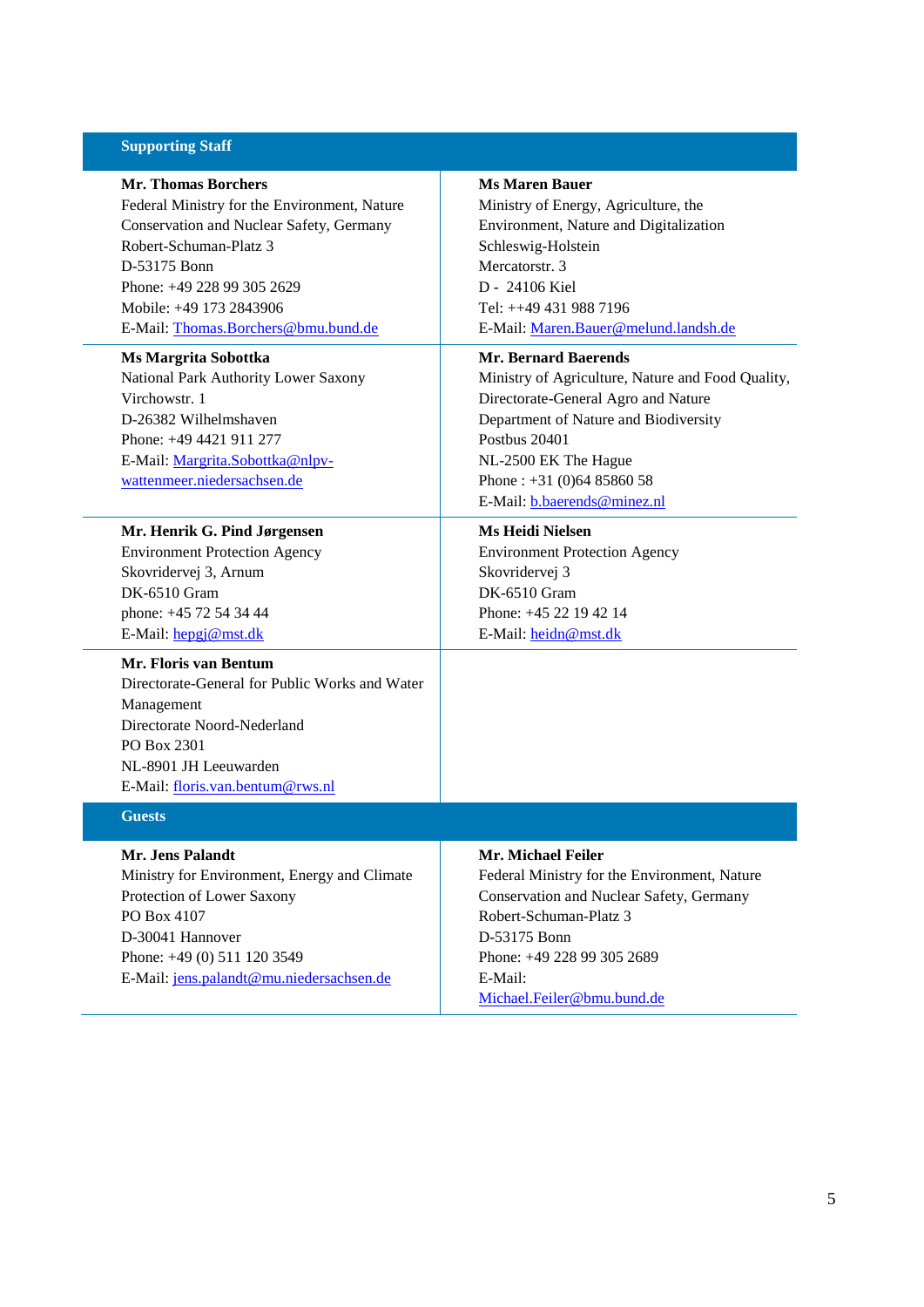## **ANNEX 2: Agenda**

## **Agenda**

# **26th Meeting of the Wadden Sea Board (WSB 26)**

# 18 May 2018 Leeuwarden, Netherlands

### **1. Opening of the Meeting**

The meeting will be opened by the Chair at 14:30h on 18 May 2018.

### **2. Adoption of the Agenda**

The meeting will be invited to adopt the draft agenda of the meeting.

### **3. Addresses by Heads of Delegation**

The heads of Delegations of the Parties to the TWSC are invited to deliver brief welcoming addresses for the incoming chair, and farewell addresses for the outgoing chair.

#### **4. Addresses by the incoming and outgoing chairpersons** The incoming and outgoing chairpersons are invited to address the meeting.

### **5. Review of the TWSC working structure and evaluation of the tasks and development of the work plan of CWSS**

The meeting will be invited to discuss and decide on the procedure of the planned review of the TWSC working structure and the evaluation of the tasks and the development of the work plan of CWSS.

### **6. Any Other Business**

The meeting will be invited to discuss any other business.

### **7. Closing**

The meeting will be closed no later than 15:30 h on 18 May 2018.